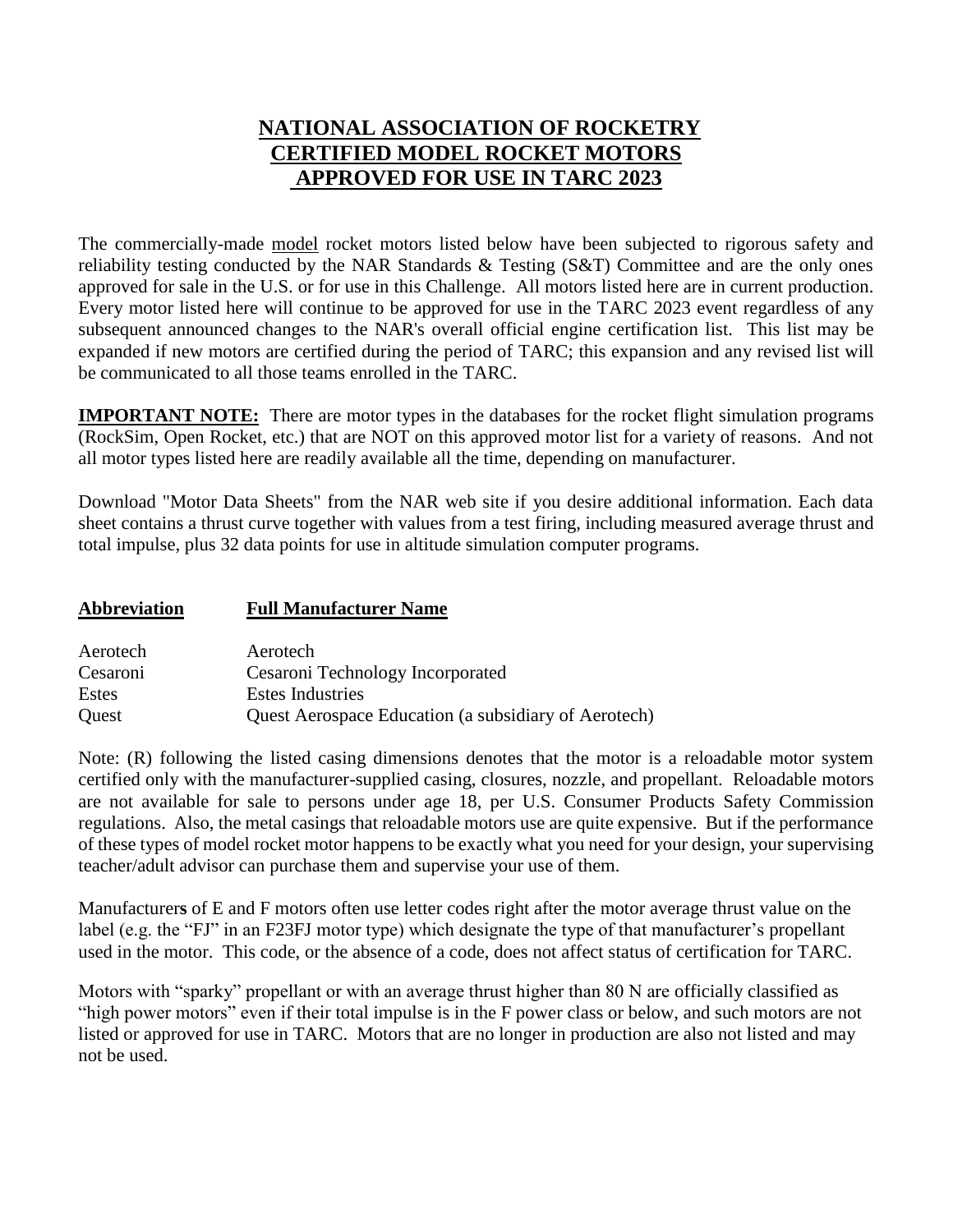## **NAR CERTIFIED MODEL ROCKET MOTORS APPROVED FOR USE IN TARC 2023**

As of June 12, 2022

| Designation       |             | Mfgr.            | Casing            | Propellant | Total      |
|-------------------|-------------|------------------|-------------------|------------|------------|
|                   |             |                  | Size              | Mass       | Impulse    |
|                   |             |                  | (mm)              | (grams)    | $(N-sec.)$ |
| $1/2A3 - 2T, 4T$  |             | Estes            | 13 x 45           | 2.0        | 1.25       |
| $A3-2, 4, 6T$     |             | Estes            | 13 x 45           | 3.3        | 2.50       |
| $A10-0T$          |             | Estes            | 13 x 45           | 3.6        | 1.88       |
| $A10-3T, PT$      |             | Estes            | 13 x 45           | 3.8        | 2.50       |
| $C6 - 0, 3, 5, 7$ |             | Estes            | 18 x 70           | 10.8       | 9.0        |
| $C11-0, 3, 5, 7$  |             | Estes            | 24 x 70           | 12.0       | 9.0        |
| $C12-4, 6, 8$     |             | Quest            | 18 x 70           | 10.4       | 9.8        |
| $C18W-4, 6, 8$    |             | Quest            | 18 x 70           | 5.6        | 9.8        |
| $D8 - 0, 3, 5$    |             | Quest            | 70<br>24 x        | 22.0       | 18.6       |
| $D9W-4,7$         | $\mathbb R$ | Aerotech         | 70<br>24 x        | 10.1       | 20.0       |
| $D10-3, 5, 7$     |             | Aerotech         | 18 x 70           | 9.8        | 18.3       |
| $D12-0, 3, 5, 7$  |             | Estes            | 24 x 70           | 21.1       | 17.0       |
| $D13W-4, 7, 10$   | R           | Aerotech         | x 70<br>18        | 9.8        | 20.0       |
| $D15T-4,7$        | $\mathbb R$ | Aerotech         | 24 x 70           | 8.9        | 20.0       |
| $D16-4, 6, 8$     |             | Quest            | 18<br>x 79        | 12.5       | 12.4       |
| $D20W-4, 6, 8$    |             | Aerotech         | 18<br>x 70        | 8.7        | 13.8       |
| $D22W-4, 7, 10$   |             | Aerotech         | 24 x 87           | 12.0       | 19.3       |
| $D24T-4, 7, 10$   | $\mathbb R$ | Aerotech         | 18 x 70           | 8.8        | 18.5       |
| $E12-0, 4, 6, 8$  |             | Estes            | 24 x 95           | 35.9       | 27.2       |
| $E16-0, 4, 6, 8$  |             | Estes            | 29 x 114          | 40.0       | 33.4       |
| $E16W-4,7$        | R           | Aerotech         | 29 x 124          | 19.0       | 40.0       |
| $E18W-4, 8$       | $\mathbb R$ | Aerotech         | 24 x 70           | 20.7       | 39.0       |
| $E20W-4,7$        |             | Aerotech         | 24 x 65           | 16.2       | 35.0       |
| E22SS-13A         | $\mathbb R$ | Cesaroni         | 24 x 69           | 13.4       | 24.2       |
| $E23T-5,8$        | $\mathbb R$ | Aerotech         | 29 x 124          | 17.4       | 37.0       |
| $E28T - 4,7$      | R           | Aerotech         | 70<br>24 x        | 18.4       | 40.0       |
| $E30T-4,7$        |             | Aerotech         | 24 x<br>70        | 17.8       | 33.6       |
| $E30-4,7$         |             | Estes            | 24 x 70           | 17.8       | 33.6       |
| E31WT-15A         | R           | Cesaroni         | 24 x 69           | 11.2       | 26.1       |
| E75VM-17A         | R           | Cesaroni         | 24 x 69           | 10.4       | 24.8       |
| $F15-0, 4, 6, 8$  |             | Estes            | 29 x 114          | 60.0       | 49.6       |
| $F20W-4,7$        |             | Aerotech         | 29 x 73           | 30.0       | 51.8       |
| $F22J-5,7$        | R           |                  | Aerotech 29 x 124 | 46.3       | 65.0       |
| $F23FJ-4,7$       |             | Aerotech 29 x 83 |                   | 30.0       | 41.2       |
| $F24W-4,7$        | R           | Aerotech 24 x 70 |                   | 19.0       | 50.0       |
| $F25W-4,6,9$      |             | Aerotech         | 29 x 98           | 35.6       | 80.0       |
| $F26FJ-6, 9$      |             | Aerotech         | 29 x 98           | 43.1       | 62.2       |
| F26FJ-6           |             | Estes            | 29 x 98           | 43.1       | 62.2       |
| $F27R-4,8$        |             | Aerotech         | 29 x 83           | 28.4       | 49.6       |
| F29-12A           | R           | Cesaroni         | 29 x 98           | 30.9       | 54.8       |
| $F30FJ-4,6,8$     |             | Aerotech         | 24 x 90           | 31.2       | 47.0       |
| F30WH/LB-6A       | R           |                  | Cesaroni 24 x 133 | 40.0       | 73.1       |
| F31CL-12A         | R           | Cesaroni 29 x 98 |                   | 25.7       | 55.5       |
|                   |             |                  |                   |            |            |